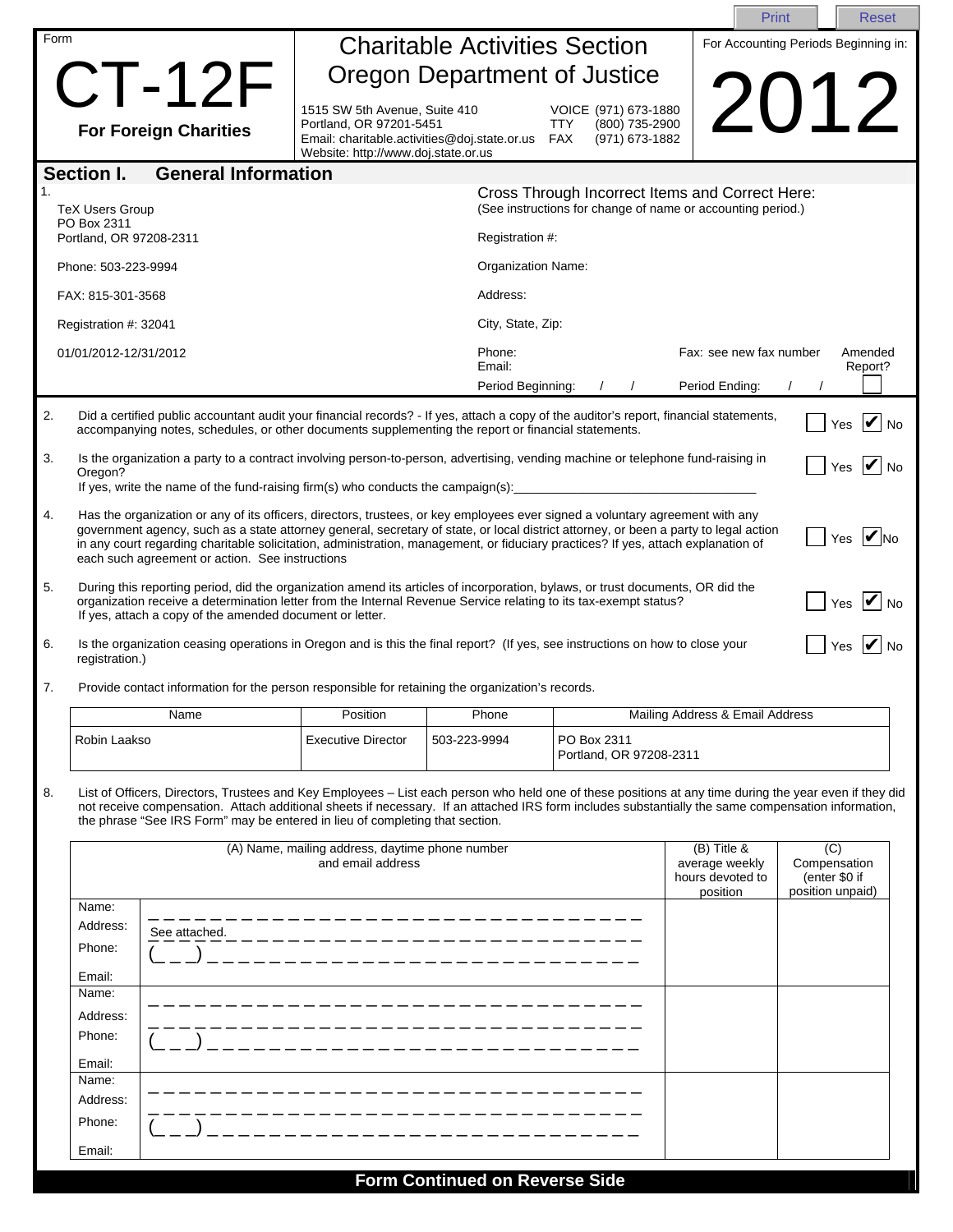|                                      | Section II.                                                                                                                                                                                                                                                                                                                                                                                                                                                                                                                                                                                                                                                                                                                                                          | <b>Fee Calculation</b>                                                                                                                                                                                                                                                                                                                                             |                      |                                    |     |         |  |  |
|--------------------------------------|----------------------------------------------------------------------------------------------------------------------------------------------------------------------------------------------------------------------------------------------------------------------------------------------------------------------------------------------------------------------------------------------------------------------------------------------------------------------------------------------------------------------------------------------------------------------------------------------------------------------------------------------------------------------------------------------------------------------------------------------------------------------|--------------------------------------------------------------------------------------------------------------------------------------------------------------------------------------------------------------------------------------------------------------------------------------------------------------------------------------------------------------------|----------------------|------------------------------------|-----|---------|--|--|
| 9.                                   |                                                                                                                                                                                                                                                                                                                                                                                                                                                                                                                                                                                                                                                                                                                                                                      | Form 990; Line 9 on Form 990-EZ; or Part I, Line 12a on Form 990-PF.) (If estimated, or if organization claims no<br>Oregon revenue, attach explanation.)                                                                                                                                                                                                          |                      | 9.<br>\$710.00                     |     |         |  |  |
| 10.                                  | \$0<br>\$25,000<br>\$50,000<br>\$100,000<br>\$250,000<br>\$500,000<br>\$750,000<br>\$1,000,000 or                                                                                                                                                                                                                                                                                                                                                                                                                                                                                                                                                                                                                                                                    | (See chart below. Minimum fee is \$10, even if total revenue is a negative amount.) The revenue fee is determined by the amount on line 9.<br>Amount on Line 9<br><b>Revenue Fee</b><br>\$24,999<br>\$10<br>\$49,999<br>\$25<br>\$99.999<br>\$45<br>\$75<br>\$249,999<br>\$100<br>\$499.999<br>\$135<br>\$749,999<br>$\sim$<br>\$999,999<br>\$170<br>\$200<br>more |                      |                                    | 10. | \$10.00 |  |  |
| 11.                                  | Form 990-PF.)                                                                                                                                                                                                                                                                                                                                                                                                                                                                                                                                                                                                                                                                                                                                                        | Oregon Net Assets or Fund Balances at the End of the<br>(If the Oregon amount is unknown, write the total net assets or fund balances from<br>Line 22 (end of year) on Form 990; Line 21 on Form 990-EZ; or Part III, Line 6 on                                                                                                                                    | 11.<br>\$710.00      |                                    |     |         |  |  |
| 12.                                  |                                                                                                                                                                                                                                                                                                                                                                                                                                                                                                                                                                                                                                                                                                                                                                      | Oregon Net Fixed Assets Used to Conduct Charitable Activities.<br>(If the Oregon amount is unknown, write \$0.)                                                                                                                                                                                                                                                    | 12.<br>\$0.00        |                                    |     |         |  |  |
| 13.                                  |                                                                                                                                                                                                                                                                                                                                                                                                                                                                                                                                                                                                                                                                                                                                                                      | (Line 11 minus line 12. If less than \$50,000, write \$0.)                                                                                                                                                                                                                                                                                                         |                      | 13.<br>\$710.00                    |     |         |  |  |
| 14.                                  |                                                                                                                                                                                                                                                                                                                                                                                                                                                                                                                                                                                                                                                                                                                                                                      | (Line 13 multiplied by .0001. If the fee is less than \$5, enter \$0. Not to exceed \$1,000. Round cents to the nearest whole dollar.)                                                                                                                                                                                                                             |                      |                                    | 14. | \$0.00  |  |  |
| 15.                                  | Are you filing this report late? $\triangleright$ Yes<br>15.<br>(If yes, the late fee is a minimum of \$20. You may owe more depending on how late the report is. See Instruction 15 for additional information or contact the<br>Charitable Activities Section at (971) 673-1880 to obtain late fee amount.)                                                                                                                                                                                                                                                                                                                                                                                                                                                        |                                                                                                                                                                                                                                                                                                                                                                    |                      |                                    |     |         |  |  |
| 16.                                  | (Add Lines 10, 14, and 15. Make check payable to the Oregon Department of Justice.)                                                                                                                                                                                                                                                                                                                                                                                                                                                                                                                                                                                                                                                                                  |                                                                                                                                                                                                                                                                                                                                                                    |                      |                                    | 16. | \$10.00 |  |  |
| 17.                                  | Attach a copy of the organization's federal 990 or other return and all supporting schedules and attachments that were filed with the IRS with the<br>exception that Form 990 & 990EZ filers do not need to attach a copy of their Schedule B. Also, if the organization did not file with the IRS or filed a<br>990-N, but had Total Revenue of \$25,000 or more, or Net Assets or Fund Balances of \$50,000 or more, see the instructions as the organization may<br>be required to complete certain IRS Forms for Oregon purposes only. If the attached return was not filed with the IRS, then mark any such return as<br>"For Oregon Purposes Only." If your organization files IRS Form 990-N (e-Postcard) please attach a copy or confirmation of its filing. |                                                                                                                                                                                                                                                                                                                                                                    |                      |                                    |     |         |  |  |
| <b>Please</b><br>Sign<br><b>Here</b> |                                                                                                                                                                                                                                                                                                                                                                                                                                                                                                                                                                                                                                                                                                                                                                      | Under penalties of perjury, I declare that I have examined this return, including all accompanying forms, schedules, and attachments, and<br>to the best of my knowledge and belief, it is true, correct, and complete.                                                                                                                                            |                      |                                    |     |         |  |  |
|                                      |                                                                                                                                                                                                                                                                                                                                                                                                                                                                                                                                                                                                                                                                                                                                                                      | Signature of officer                                                                                                                                                                                                                                                                                                                                               | May 21, 2013<br>Date | <b>Executive Director</b><br>Title |     |         |  |  |
| Paid<br>Use Only                     | Preparer's                                                                                                                                                                                                                                                                                                                                                                                                                                                                                                                                                                                                                                                                                                                                                           | $\Rightarrow$                                                                                                                                                                                                                                                                                                                                                      |                      |                                    |     |         |  |  |
|                                      |                                                                                                                                                                                                                                                                                                                                                                                                                                                                                                                                                                                                                                                                                                                                                                      | Preparer's signature                                                                                                                                                                                                                                                                                                                                               | Date                 | Phone                              |     |         |  |  |
|                                      |                                                                                                                                                                                                                                                                                                                                                                                                                                                                                                                                                                                                                                                                                                                                                                      | Preparer's name                                                                                                                                                                                                                                                                                                                                                    | Address              |                                    |     |         |  |  |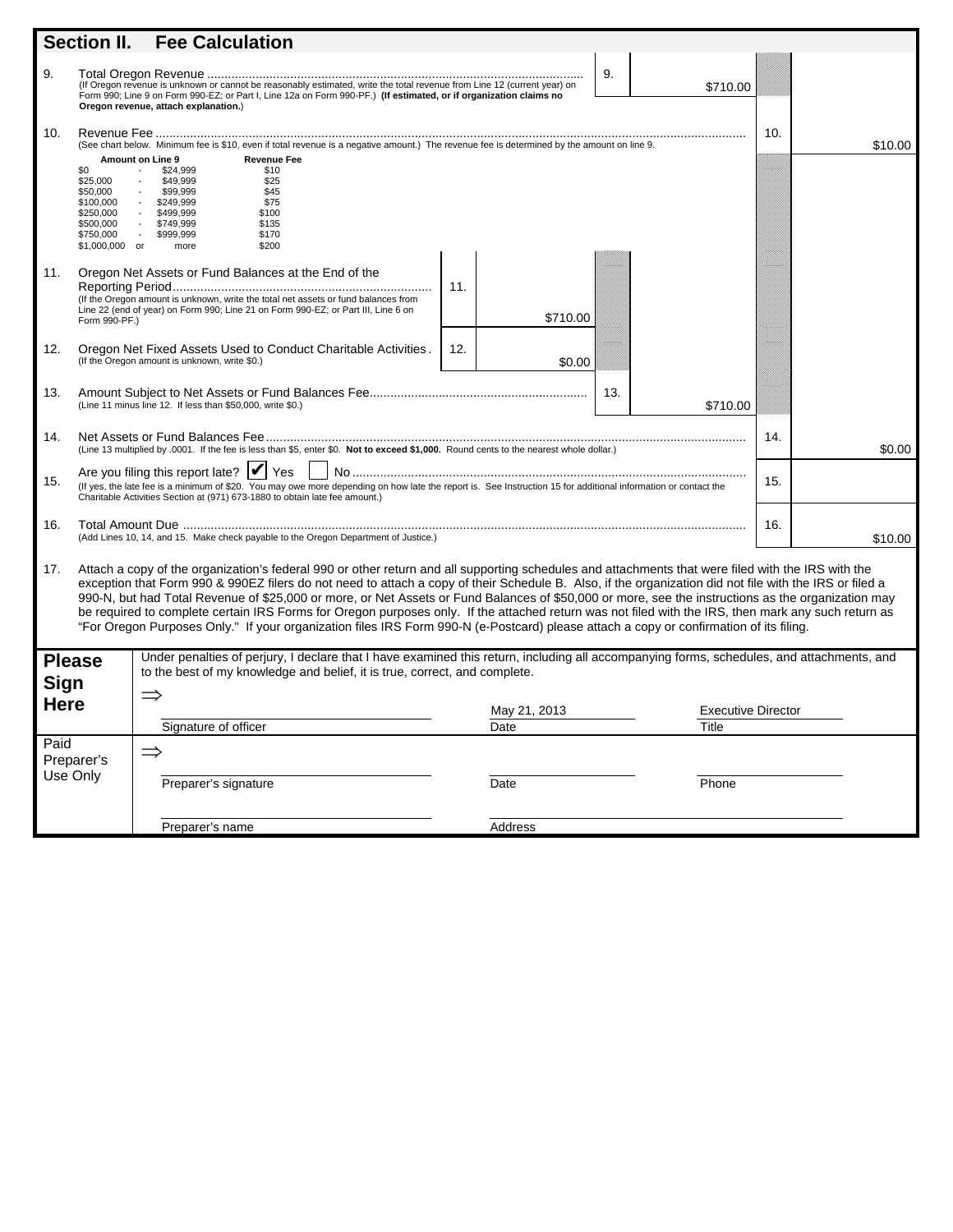# **2012 Form CT-12F Instructions**



# **General Instructions**

### **Purpose**

Oregon law charges the Attorney General with the duty and responsibility to represent the public's interest in connection with assets held for charitable purposes. The Attorney General carries out this responsibility by requiring organizations holding such assets to register and file periodic financial reports.

Once submitted, this Form and all attachments become a part of the public record. Any interested person may examine or obtain a copy of an annual report of a charitable organization by contacting the Charitable Activities Section.

# **Who Must File**

All organizations registered with the Charitable Activities Section of the Oregon Department of Justice must annually file Form CT-12, CT-12F, or CT-12S unless the Attorney General has specifically exempted the organization from the reporting requirements.

### **What Form to File**

File Form CT-12 if the organization is incorporated or organized in Oregon.

File Form CT-12F if the organization is incorporated or organized outside of Oregon. The Charitable Activities Section does not accept multi-state annual report forms in lieu of a completed Form CT-12F.

File Form CT-12S if the organization is a splitinterest trust that holds assets for the benefit of both charitable and non-charitable beneficiaries.

If the organization does not fit within any of the above categories, file Form CT-12.

**The form year should match the starting year of the fiscal period covered by the report.** 

### **Due Date**

The Form, all required attachments and schedules, and payment of fees are due in the Charitable Activities Section's office no later than 4 months and 15 days after the end of the organization's fiscal year. If the due date falls on a weekend or legal holiday, the due date is the next business day.

The Charitable Activities Section does not use the postmark date to determine whether an organization has filed timely. Instead, filings are considered to have been made timely if they are physically received within 5 business days after the due date. All filings received more than 5 business days after the due date will be assessed a late charge. See Instruction 15 Late Fees.

### **Extensions for Filing and Paying Fees**

An organization may apply for an extension of time to file. Extension requests must be received on or before the due date of the report to avoid a late fee. The maximum available extension period is 180 days. An extension to file is also an extension to pay any associated fees. Therefore, estimated payments should not be included with extension requests.

Extensions may be requested through the Department of Justice website at http://www.doj.state.or.us/charigroup/pages/how toextend.aspx. Follow the instructions carefully to ensure that the Charitable Activities Section receives your request. Please contact our office if you have any questions about the online extension process or are experiencing difficulties with your online request.

The organization may also submit a written request or a copy of the organization's federal extension request (IRS Form 8868) **so long as the Charitable Activities Section receives the request or copy before the due date of the report.** A written request should specify the length of and reason for the requested extension. The organization's 4 or 5-digit registration number should be noted on the top of all extension requests. If you would like acknowledgement that your extension request has been received, you should enclose an additional copy of the request and a selfaddressed, stamped envelope.

The Charitable Activities Section will not provide formal notice that the organization's extension request has been approved. Instead, the organization should assume that its extension request has been granted unless you hear otherwise from our office. In the event your request is denied, to avoid a late fee, the annual report must be submitted by the later of the due date or within 10 days after the organization receives notice of denial of the requested extension.

**Important Note**—**An extension request filed with the IRS or the Oregon Department of Revenue does NOT act as an extension with the Charitable Activities Section unless a copy**  **is submitted to the Charitable Activities Section by the due date.** 

# **Record Keeping**

Please retain a copy of this report and all supporting documentation for at least five years after the due date.

# **Rounding and Blank Lines**

Round all amounts on the report to the nearest whole dollar. Drop amounts under 50 cents and increase amounts from 50 to 99 cents to the next whole dollar.

Do not leave any line blank. Write "N/A," "\$0," or "none" where appropriate.

### **Important Reminders**

**Important information about mandatory IRS filing requirements and loss of tax exempt status.** Most tax-exempt organizations other than churches must file a yearly return or notice with the IRS. Recent changes in law now require the IRS to revoke the tax exempt status of any organization that has failed to file an IRS return or notice for three consecutive years.

Please refer to http://www.irs.gov/eo for more information about these requirements.

**Important information regarding Social Security numbers (SSNs)** – **Forms submitted to this office become a public record. In order to protect the privacy of named individuals, you should redact any SSNs (if used) from copies of any IRS forms submitted. Although we endeavor to redact social security numbers from any forms we receive, we request your assistance in safeguarding this information by not including it in your submission.**

A minimum late fee of \$20 will be charged for reports or payments not received by their due date. However, the late fee may be more than \$20 depending on how long the report or payment is overdue. See Instruction 15 for additional details.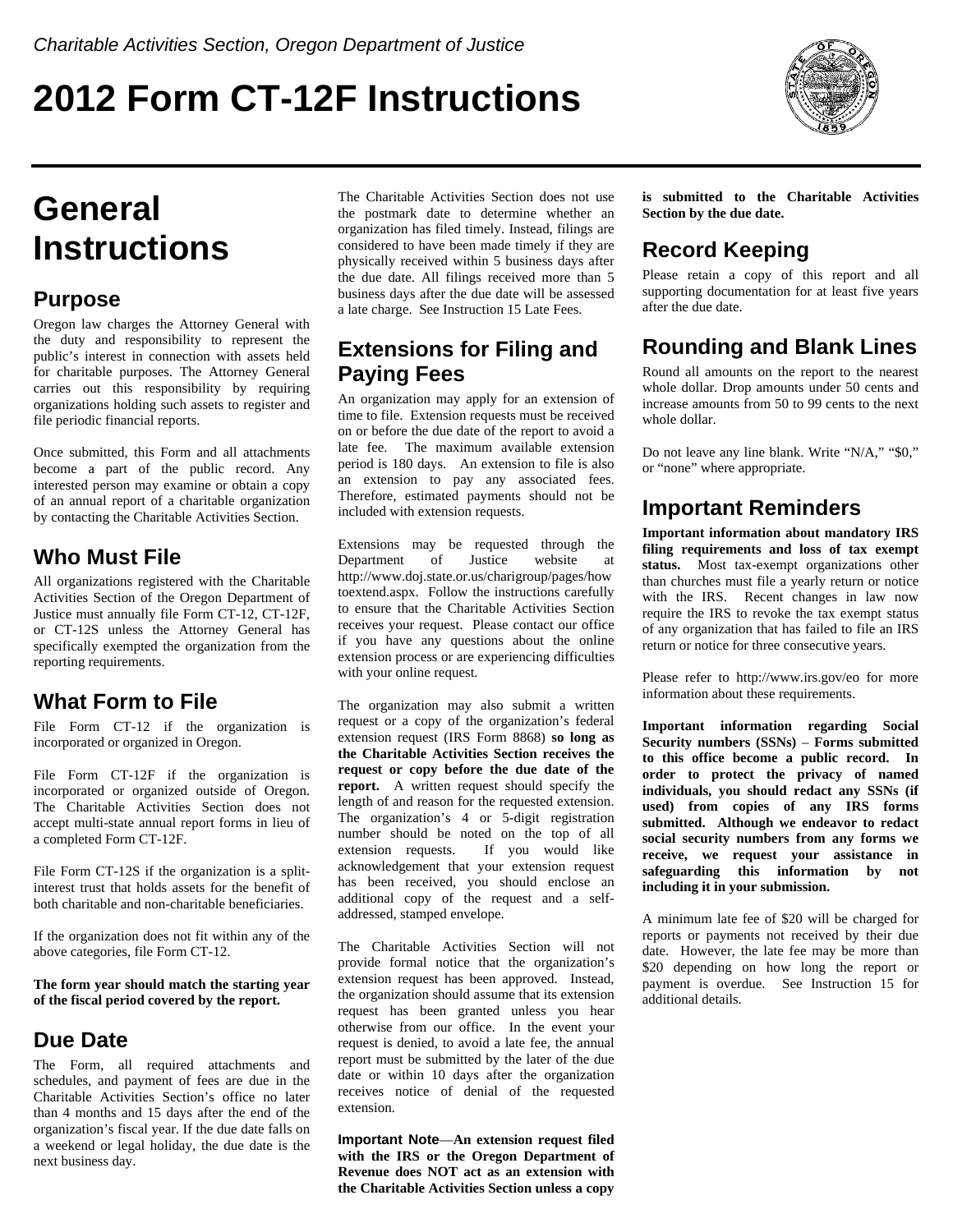## **How to Contact the Charitable Activities Section**

To obtain blank forms, technical assistance or information about a charitable organization, contact the Charitable Activities Section or visit our website at:

 Charitable Activities Section Oregon Department of Justice 1515 SW  $5<sup>th</sup>$  Ave, Suite 410 Portland, OR 97201-5451 Phone: (971)673-1880 TTY: (800)735-2900 Fax: (971)673-1882 Email: charitable.activities@doj.state.or.us Website: http://www.doj.state.or.us

### **Where to File**

Send completed Forms and any corresponding payment of fees to the above address. The Charitable Activities Section does not accept the electronic filing of Forms.

# **Line Instructions**

### **Section I.**

### **General Information**

### *1. Missing or Incorrect Information*

The Charitable Activities Section sends a Form preprinted with name, address contact information and registration number to all registered organizations. If the organization has received one of these preprinted Forms, provide any missing or corrected information. If the organization is completing a blank Form, provide the requested information in this section.

#### **Name Changes**

If applicable, write the organization's new legal name. Attach a copy of the filed amended articles of incorporation that changed the organization name.

#### **Address and Phone Number Changes**

If applicable, write the new address where mail for the organization should be directed in the future. If applicable, write the new daytime phone number and fax machine number for the organization.

#### **Accounting Year Changes**

If applicable, write the organization's new or short reporting period. Preprinted forms are based upon the accounting period we have on record for the organization. If the organization has changed its fiscal year or is filing a final report for a period less than 12 months, the shortened period covered by the report must be noted here. If the organization is filing a final report, also see the instructions for line 6 for closing requirements.

**Short Year Report**—If the organization is filing a shortened report due to a change in fiscal year, see the instructions for line 13 for calculation of prorated Net Assets or Fund Balances fee.

#### **Amended Reports**

If amending previously submitted information for the same accounting period, check the amended report box. Either complete a blank form that includes the amended information or provide a copy of the previously submitted form that clearly shows what information is being amended. Submit any additional fee due with the amended report.

# *2. Independent Audit*

Check yes if the organization had an independent audit of its financial records performed by a certified public accountant. **Attach a copy of the auditor's report, the financial statements, the accompanying notes, schedules, or other documents supplementing the report or financial statements.**

#### *3. Professional / Commercial Fund-Raising*

Check yes if the organization entered into a contract with a for-profit company or a mutual benefit nonprofit company to conduct in-person, advertising, vending machine, or telephone solicitations in Oregon on its behalf. **Write the name(s) of the fund-raising firm(s) who conducted the Oregon campaign in the space provided**.

### *4. Disclosure of Legal Action*

Check yes if the organization or any of its officers, directors, trustees or key employees ever signed a voluntary agreement with any government agency, such as a state attorney general, secretary of state, or local district attorney, or been a party to legal action in any court regarding charitable solicitation, administration, management, or fiduciary practices. This includes assurances of voluntary compliance or discontinuance involving the organization or any other proceeding in which the organization or any current officer, director, trustee, or key employee is subject to any injunction, order, or pending action relating to the solicitation of contributions, or administration of charitable assets. **Attach a written explanation of each such action or agreement, including the agency involved and the allegations. Also, attach a copy of any agreements or actions that occurred in the current reporting period.**

#### *5. Amendments to Articles of Incorporation, Bylaws, or Tax-Exempt Status*

Check yes if during the reporting period the organization amended its articles or bylaws, or if the IRS issued a new tax-exempt status ruling for the organization, including revocation.

**Important Note**—Attach copies of amendments to articles of incorporation bearing the Secretary of State's file stamp, signed and dated copies of amended bylaws, and/or IRS determination letters.

## *6. Final Report*

Check yes if this is the final report for the organization.

If a foreign organization is dissolving, discontinuing solicitations of Oregon residents, or no longer holding assets or conducting charitable activities in Oregon and would like to close its registration file, the organization must provide written notice to this office in addition to a final report. The notice may be provided through a letter, but the letter must confirm that the organization does not intend to conduct further solicitations or activities in Oregon and holds no assets in the state.

Organizations are required to file reports covering all fiscal periods in which the organization was registered. Accordingly, a final report must cover the fiscal period in which the written notice requesting closure of the registration was received.

**Important Note**—Foreign organizations which intermittently conduct solicitations or charitable activities in Oregon may wish to remain registered during periods of inactivity. The length of time required to reregister may cause substantial delays in future solicitation events.

# *7. Who Keeps the Books?*

Indicate the person to be contacted if the organization's books need to be accessed for information or review. Either a business or personal phone number and mailing address are acceptable.

### *8. Officers, Directors, and Other Key Employees*

List each person who was an officer, director, trustee, or key employee (defined below) of the organization at any time during the year even if they are a volunteer and do not receive any compensation from the organization. Give the daytime phone number and preferred mailing address at which officers, etc., want the Charitable Activities Section to contact them. Use an attachment if there are more persons to list than there are lines available.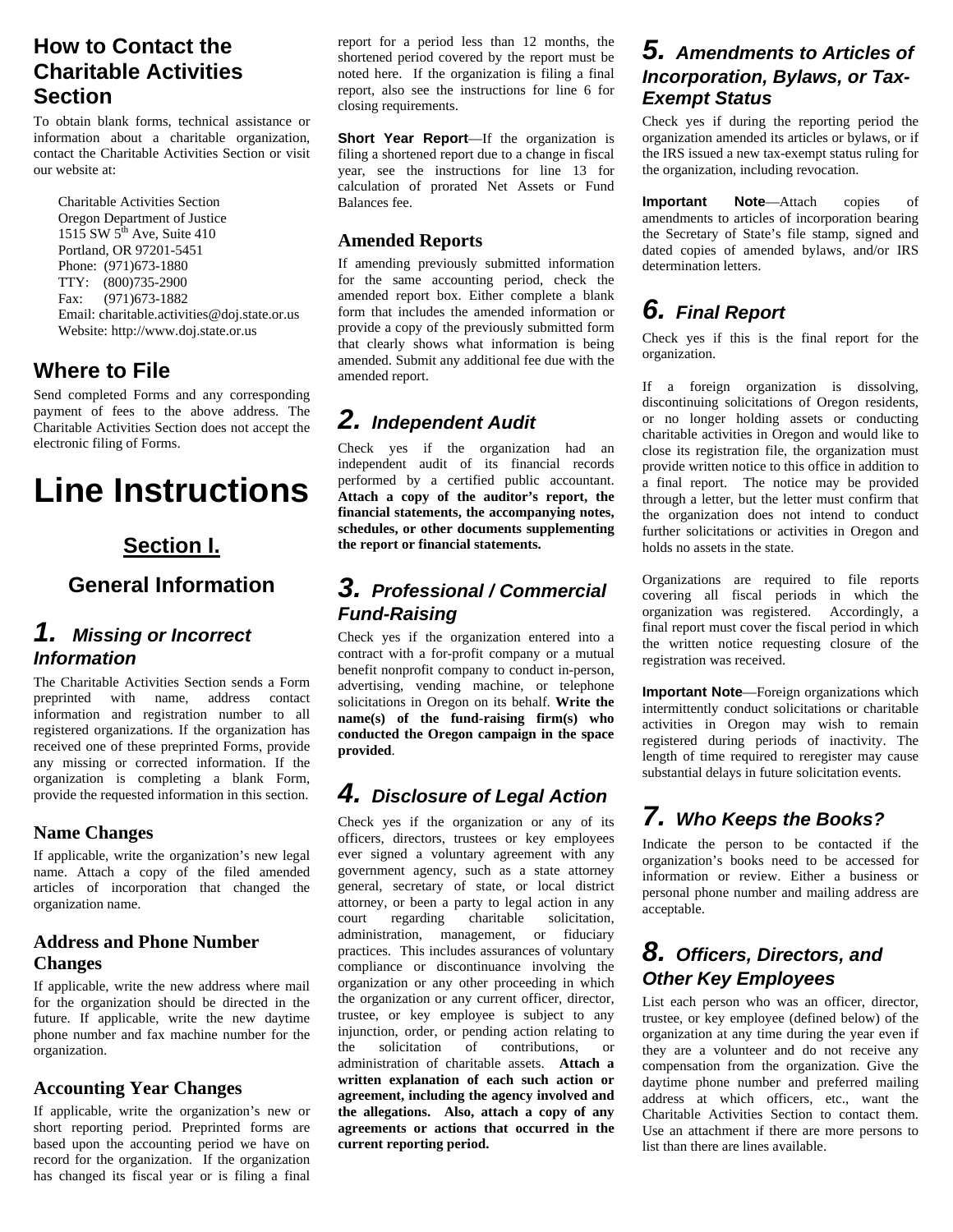A failure to fully complete this part can subject the organization to penalties for filing an incomplete Form.

A **"key employee"** is any person having responsibilities or powers similar to those of officers, directors, or trustees. The term includes the chief management and administrative officials of an organization (such as executive director) but does not include the heads of separate departments or smaller units within an organization.

A chief financial officer and the officer in charge of administration or program operations are both key employees if they have the authority to control the organization's activities, it's finances, or both. The "heads of separate departments" reference applies to persons such as the head of the radiology department or coronary care unit of a hospital or the head of the chemistry or history or English department at a college. These persons are managers within their specific areas but not for the organization as a whole and, therefore, are not key employees.

#### Column (C)

If an IRS form is attached that includes complete and accurate compensation information the phrase "See IRS Form" may be entered in lieu of completing this section.

Otherwise, for each person listed, report the total amount of compensation paid or deferred for payment to a later date, including salary, fees, bonuses, benefits, taxable allowances or reimbursements, the value of noncash compensation, and severance payments.

Enter a zero in column (C) if the person was a volunteer and was not paid or did not accrue any compensation during the reporting year.

The organization may provide an attachment to explain the entire compensation package for any person listed in this part, including whether the compensation includes the payment of amounts previously deferred.

### **Section II.**

#### **Fee Calculation**

# **9. Total Oregon Revenue**

Enter the Total Revenue earned from persons or businesses located in Oregon. If the organization does not have a method for identifying or reasonably estimating the Oregon portion, enter the organization's Total Revenue. If the Oregon portion reported was calculated using a reasonable estimate, note on the Form that an estimate was used and identify the method that was used. Do not use an estimate if the amount of Total Oregon Revenue is known or readily available.

The Charitable Activities Section has adopted the definition for "Total Revenue" used by the Internal Revenue Service. If the organization completed an IRS Form for this reporting period, the Total Revenue figure should come from the line number listed:

- IRS Form 990, Part I, line 12 (current year)
- IRS Form 990-EZ, Part I, line 9
- IRS Form 990-PF, Part I, line 12a

If the organization was not required to complete an IRS Form a summary of what constitutes Total Revenue is provided within these instructions. A more detailed definition can be found in the IRS instructions for the listed Forms.

"Total Revenue" includes such items as:

- contributions
- gifts
- grants
- donated real property
- donated thrift items
- membership dues & assessments
- program service revenue
- government fees & contracts
- interest income
- dividend income
- net rental gain or loss as determined by gross rental income less rental expense
- other investment income
- gain or loss on sales of assets other than inventory as calculated by gross sale price less cost or other basis
- gain or loss from special events & activities which may include bingo games, raffle events, Monte Carlo events, dinners, and door-to-door sales of merchandise as calculated by gross proceeds minus direct expenses
- gain or loss on sale of inventory as calculated by sales price less returns & allowances and the cost of goods sold
- all other sources of revenue.

To report contributions received in a form other than cash, use the market value as of the date of the contribution. When market value cannot be readily determined, use an appraised or estimated value

To determine the amount of any noncash contribution that is subject to an outstanding debt, subtract the debt from the property's fair market value in assigning a value to the revenue received.

"Fair market value" is the amount a reasonable person would pay for the item at the time it was donated to the organization.

**Important Note**—Do not include the value of services donated to the organization, or items such as the free use of materials, equipment, or facilities in reporting Total Revenue.

**Important Note**—If Total Revenue is zero, attach an explanation of why Total Revenue is zero and indicate whether the organization plans to continue operations in Oregon. See the instructions for line 6 if this is the organization's final report.

### *10. Revenue Fee*

Use the total Oregon revenue figure from **line 9** to calculate the revenue fee according to the following schedule.

#### **Revenue Fee Schedule**

| <b>Amount on Line 9</b> |  | <b>Revenue Fee</b> |     |
|-------------------------|--|--------------------|-----|
| \$<br>O                 |  | 24,999             | 10  |
| 25.000                  |  | 49.999             | 25  |
| 50,000                  |  | 99.999             | 45  |
| 100,000                 |  | 249.999            | 75  |
| 250,000                 |  | 499.999            | 100 |
| 500,000                 |  | 749.999            | 135 |
| 750.000                 |  | 999.999            | 170 |
| 1.000.000               |  | more               | 200 |

The maximum amount subject to a revenue fee is \$1,000,000. The maximum revenue fee is \$200. The minimum revenue fee is \$10, even if total revenue is a negative amount.

### *11. Oregon Net Assets or Fund Balances at the End of the Reporting Period*

Enter the amount of Net Assets or Fund Balances at the end of the reporting period which were held in Oregon. If the organization does not have a method for identifying or reasonably estimating Oregon Net Assets or Fund Balances at end of year, enter the organization's total Net Assets or Fund Balances. If the Oregon portion reported was calculated using a reasonable estimate, note on the Form that an estimate was used and identify the method that was used.

The Charitable Activities Section has adopted the definitions for "Net Assets" and "Fund Balances" used by the Internal Revenue Service. If the organization completed one of the following IRS Forms for this reporting period, the Net Assets or Fund Balances figure should come from the line number listed:

- IRS Form 990, Part I, line 22 (end of year)
- IRS Form 990-EZ, Part I, line 21
- IRS Form 990-PF, Part III, line 6

If the organization was not required to complete one of these IRS Forms a summary of what constitutes Net Assets or Fund Balances is provided within these instructions. A more detailed definition can be found in the IRS instructions for the listed Forms.

Net Assets and Fund Balances refer to the organization's assets minus liabilities.

"Assets" are items of value to the organization, such as cash, receivables less any allowance for doubtful accounts, inventory, prepaid expenses, investments, land, buildings & equipment less any accumulated depreciation if the organization records depreciation.

"Liabilities" are the amount of debts and obligations owed by the organization, such as accounts payable, accrued expenses, deferred revenue, loans, and mortgages.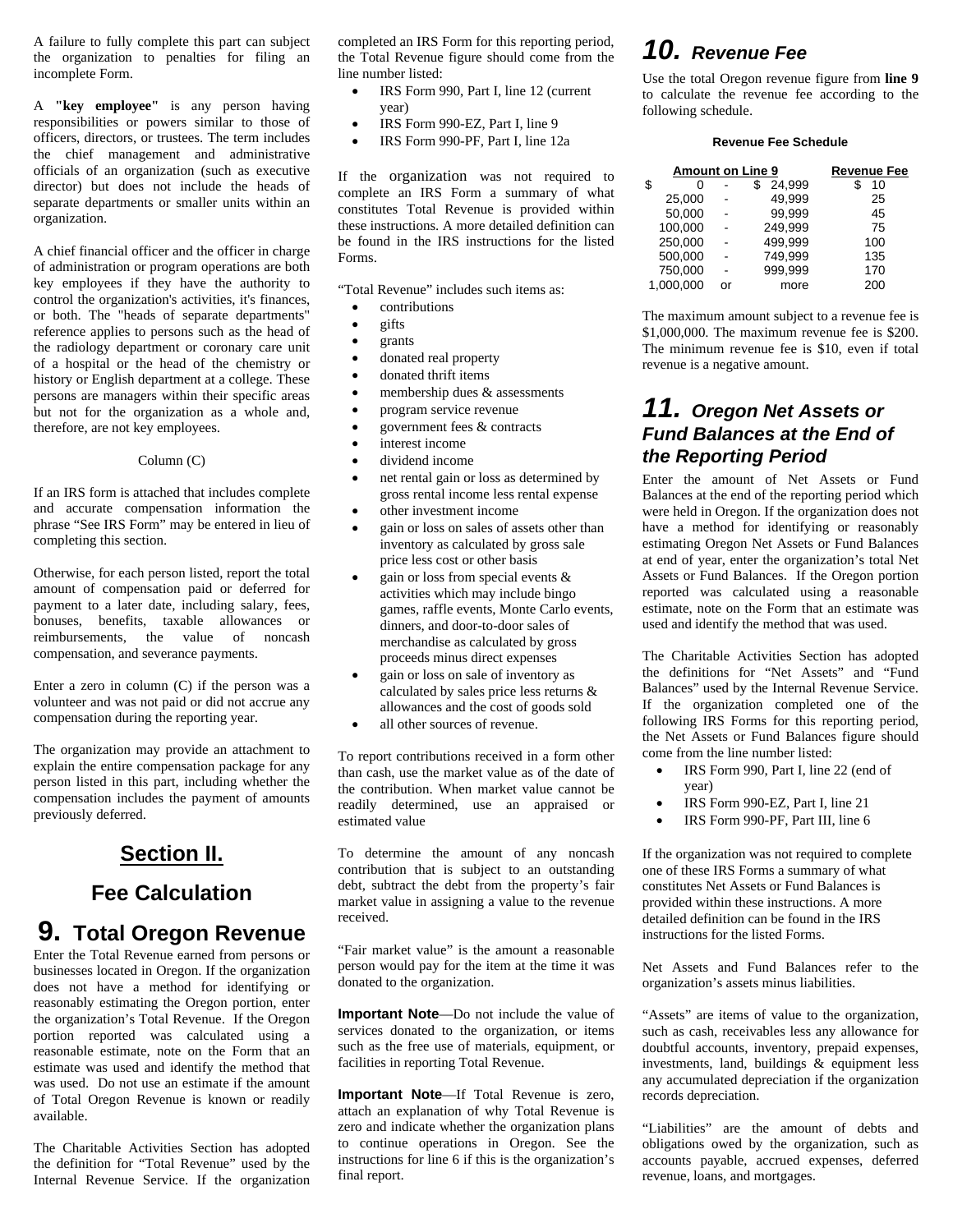### *12. Oregon Net Fixed Assets Used to Conduct Charitable Activities*

Enter the amount of the organization's Net Fixed Assets that were held in Oregon for use in the operation of charitable activities at the end of the reporting period. If the organization does not have a method for identifying Oregon net fixed assets used to conduct charitable activities, enter \$0.

**Important Note**—You should not include any cash, bank accounts, stock holdings, investment accounts, or other liquid assets in Line 12. Line 12 should only include fixed assets that are used for charitable purposes, such as land, buildings, or equipment.

The following instructions provide guidance on how to calculate Net Fixed Assets and where the amount may be located on the organization's tax return.

The Charitable Activities Section defines "Net Fixed Assets" as the organization's book value (cost or other basis less accumulated depreciation) of all owned land, buildings, or equipment **that are used directly for charitable purposes**. For example, if the charity owns and operates a museum, the building that houses the museum is a net fixed asset. However, undeveloped land, a building owned and used for rental income, or any other fixed asset used for investment purposes should not be included in Line 12. Accordingly, the net fixed assets used for charitable purposes on Line 12 may be less than the organization's total net fixed assets.

If the organization completed one of the following IRS Forms for this reporting period and all its Net Fixed Assets are held for use in conducting charitable activities, the figure should come from the line number listed:

- IRS Form 990, Part X, line 10c
- IRS Form 990-EZ, Part II, line 23B
- IRS Form 990-PF, Part II, line 14b

If the organization was not required to complete one of these IRS Forms, this figure will need to be calculated from the organization's accounting records.

### *13. Amount Subject to Net Assets or Fund Balances Fee*

Subtract line 12 from line 11. If the result is less than \$50,000 enter \$0 on line 13. If the result is more than \$10,000,000 enter \$10,000,000.

| Example #1 | line 11<br>line 12<br>line 13 | \$100,000<br>(25,000)<br>75,000 | 75 NN |
|------------|-------------------------------|---------------------------------|-------|
| Example #2 | line 11<br>line 12            | \$100,000<br>(80,000)<br>20.000 |       |
|            | line 13                       |                                 |       |

**Important Note**—If the organization is filing a short report of less than one year due to a change in accounting periods, the amount entered on line 13 should be prorated by the number of months covered by the report. To determine the prorated amount, divide the amount determined above by 12 and multiply by the number of months covered by the short report. No similar proration should be made if the short report is due to the initial or final reporting period.

### *14. Net Assets or Fund Balances Fee*

Multiply the amount subject to a Net Assets or Fund Balances fee from line 13 by .0001 and enter this figure on line 14. Round to the nearest whole dollar. If the result is less than \$5 enter \$0. If the result is more than \$1,000 enter \$1,000.

# *15. Late Fees*

If the report is not filed or the fee is not paid by the due date (or the extended due date), an initial late fee of \$20 will be due. If the report or payment remains outstanding more than 13 months past the end of the fiscal year covered by the report, the late fee will increase to \$50. If the delinquency is not corrected within 16 months of the end of the fiscal year covered by the report, the late fee increases to \$100.

#### **Late Fee Schedule**

| Fiscal   | Late          | Late           | Late              |
|----------|---------------|----------------|-------------------|
| Year     | Report        | Report         | Report            |
| End      | Received      | Received       | Received          |
| Dates    | <b>Before</b> | <b>Between</b> | <b>After This</b> |
|          | This          | These          | Date              |
|          | Date          | Dates          |                   |
| Late     |               |                |                   |
| Fee:     | \$20          | \$50           | \$100             |
| 12/31/12 | 2/1/14        | $2/1/14$ -     | 4/30/14           |
|          |               | 4/30/14        |                   |
| 1/31/13  | 3/1/14        | 3/1/14         | 5/31/14           |
|          |               | 5/31/14        |                   |
| 2/29/13  | 4/1/14        | $4/1/14$ -     | 6/30/14           |
|          |               | 6/30/14        |                   |
| 3/31/13  | 5/1/14        | $5/1/14$ -     | 7/31/14           |
|          |               | 7/31/14        |                   |
| 4/30/13  | 6/1/14        | 6/1/1414-      | 8/31/14           |
|          |               | 8/31/13        |                   |
| 5/31/13  | 7/1/14        | 7/1/14         | 9/30/14           |
|          |               | 9/30/14        |                   |
| 6/30/13  | 8/1/14        | $8/1/14$ -     | 10/31/14          |
|          |               | 10/31/14       |                   |
| 7/31/13  | 9/1/14        | $9/1/14$ -     | 11/30/14          |
|          |               | 11/30/14       |                   |
| 8/31/13  | 10/1/14       | $10/1/14$ -    | 12/31/14          |
|          |               | 12/31/14       |                   |
| 9/30/13  | 11/1/14       | 11/1/14        | 1/31/15           |
|          |               | 1/31/15        |                   |
| 10/31/13 | 12/1/14       | $12/1/14$ -    | 2/28/15           |
|          |               | 2/28/15        |                   |
| 11/30/13 | 1/1/15        | $1/1/15$ -     | 3/31/15           |
|          |               | 3/31/15        |                   |

The above late fees apply automatically. The Department has the authority to obtain additional civil penalties against the organization and its officers and directors or take other administrative action in connection with the failure to file timely reports.

# *16. Total Amount Due*

Add lines 10, 14 and 15. This is the total amount due. Make check or money order payable to the "Oregon Department of Justice". Do not send cash. Mail payment together with the report to:

 **Charitable Activities Section Oregon Department of Justice 1515 SW 5th Avenue, Suite 410 Portland, Oregon 97201-5451** 

**Important Note**—Indicate on the check the organization's 4 or 5-digit Oregon Department of Justice registration number. The registration number is located on line 1 of the preprinted Form CT-12F or can be obtained by contacting the Charitable Activities Section.

### *17. IRS Forms, Schedules, and Attachments*

**All organizations must attach a complete copy of all Forms, supporting schedules, and attachments filed with the IRS, except publicly supported charities are not required to attach the Schedule B, Listing of Contributors.** 

Even if your organization is not required to file a Form 990, 990-EZ, or 990-PF with the IRS, if the organization's revenues or net assets exceed certain thresholds, it may be required to complete one of these forms for Oregon purposes to meet the Charitable Activities Section's filing requirements.

In general, if your organization's total revenues are at least \$25,000, or its assets are more than \$50,000, you may be asked to complete a 990EZ or 990 for Oregon purposes only. If the organization has not filed the form with the IRS, it should be noted on the form that it is for Oregon purposes only.

Additional instructions are provided below for 990-N filers and for organizations that do not file any type of 990 with the IRS.

**For 990-N Filers**—If your organization does not complete an IRS Form 990 or 990-EZ because it files an IRS form 990-N, the Charitable Activities Section will consider suspending the requirement to file a Form 990 or 990-EZ for Oregon purposes.

If the organization filed an IRS Form 990-N because its gross receipts are normally \$50,000 or less and the organization's assets are less than \$50,000 the organization may submit a copy of its 990-N in lieu of completing an IRS Form 990 or 990-EZ for Oregon purposes. Our office will contact the organization if additional information is required.

If the organization files an IRS Form 990-N because its gross receipts are normally \$50,000 or less, but its assets are more than \$50,000,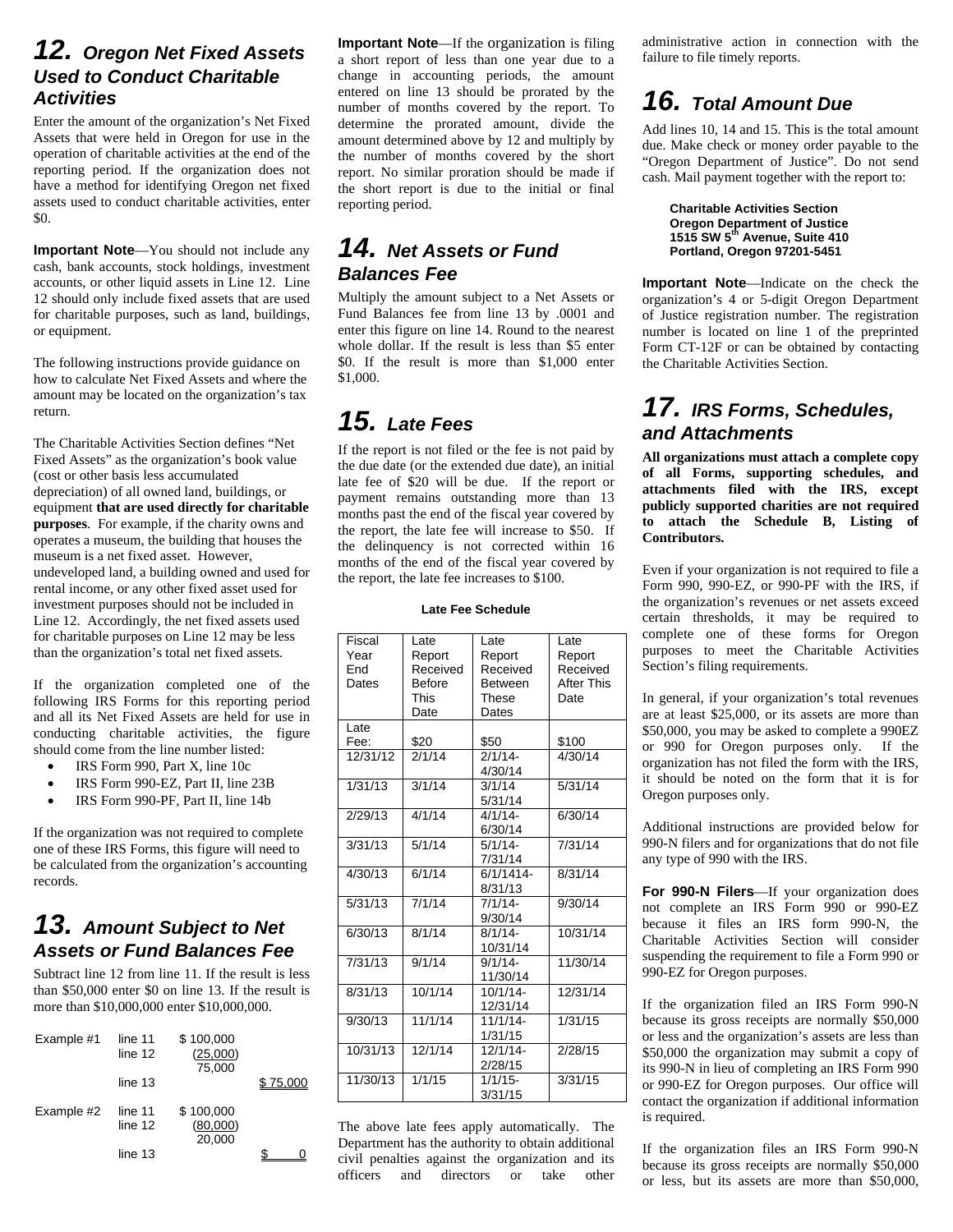please contact this office in writing if you would like the Charitable Activities Section to consider suspending the requirement to file an IRS Form 990 or 990-EZ for Oregon purposes. The amount of assets in excess of \$50,000 is material to consideration of suspension requests. Please include a balance sheet or similar statement listing your assets to expedite review of your request.

**For organizations that do not file a 990/990-EZ/990-N with the IRS**. Please attach to your CT-12F a copy of your Form 1120 or 1120-A or other return your organization has filed with the IRS for the reporting period. We will contact you if this office determines that a 990-EZ or 990 is required for Oregon purposes.

**Important Note**—Organizations which file Form 990 or 990-EZ with the IRS are not required to attach the Schedule B listing of contributors to filings with the Charitable Activities Section. However, if voluntarily submitted, the schedule of contributors may be made available for public inspection.

This exclusion does not apply to Form 990-PF filers who must submit their schedule of contributors.

**Important Note for CPAs/Paid Preparers/Beneficiaries –** Forms submitted to this office become a public record. In order to protect the privacy of named individuals, you should redact Social Security Numbers (if used) from the copy of the IRS Form 990/990-EZ/990- PF/5227/1041-A (Schedule K) submitted to this office. Although we endeavor to redact social security numbers from any forms we receive, we request your assistance in safeguarding this information by not including it in your submission.

#### **Signature Block**

To make the return complete, an authorized officer must sign in the space provided. For a corporation this officer may be the president, vice president, treasurer, assistant treasurer, chief financial officer, or other corporate officer, such as tax officer. Signature stamps and labels are not acceptable.

In the paid preparer's information section, include the name, daytime phone number, and address of any person who was paid by the organization to complete this report.